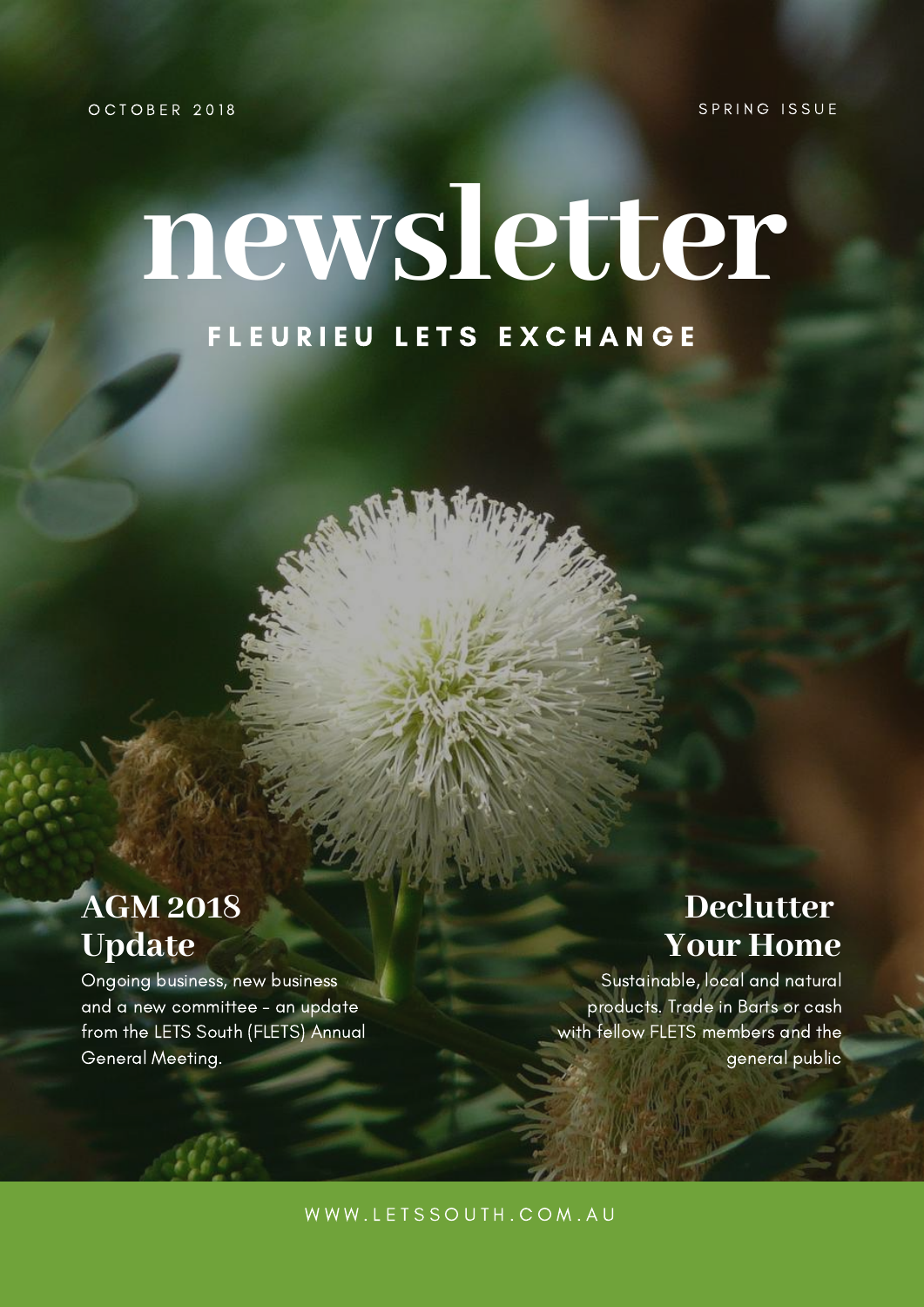# **In This Issue...**



03 **LETS South** AGM 2018 Report, Finance Report and general updates

**Member Profile**

Get to know your fellow FLETS community members

**Declutter Your Home**

Our very own FLETS knowledgebase. Useful info = better if shared

#### **Spring Recipes**

**Diary Dates**

Need a little inspiration in the galley? Seasonal deliciousness right here

FLETS Markets, socials and other events in the FLETS community.

10 Updating your offers

- 11 FLETS Advertisement Noticeboard
	- 11 Join the production team

09

05

06

10

### **EDITORS NOTE**

season and a new concept for our newsletter. Thank you to everyone who has contributed and to Editors past for showing me the ropes. Communicating is an incredibly important aspect of our LETS Community and with that in mind, we're trialling a new collaborative contribution model in "the cloud" to produce seasonal newsletters. If you'd like to be involved, see page 11. I hope you enjoy this first edition, & looking forward to your ideas, feedback and involvement. Jo x

Welcome to a Fleurieu Spring trading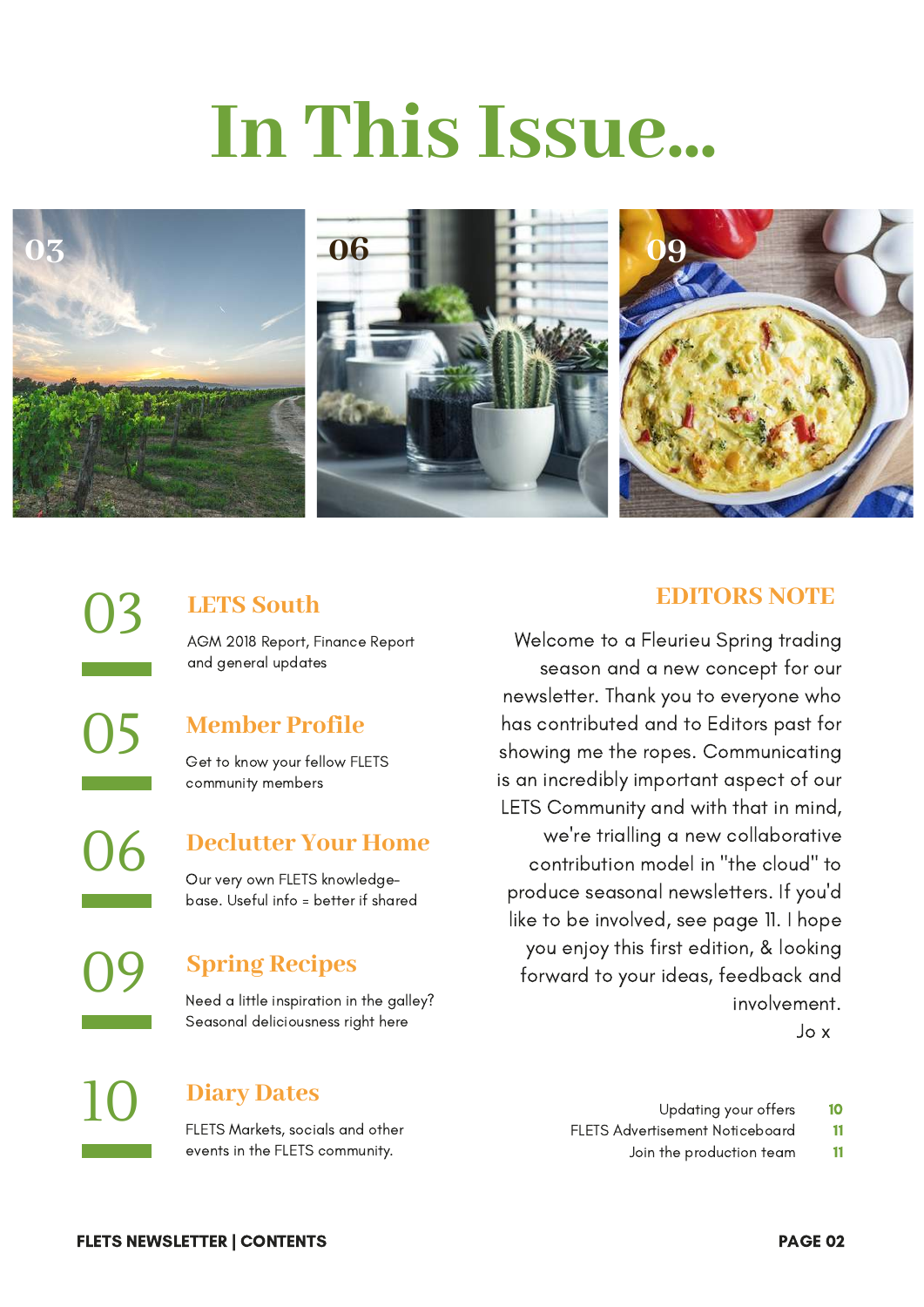## **FLEURIEU LETS AGM 2018**

The LETS South (Fleurieu Lets) Annual General Meeting was held on 11 September 2018 at the Willunga Environment Centre, where the following committee positions for 2018- 19 were put to a vote.

- Chair Catherine Laing (temporary pending someone else)
- Secretary Liz De Frederick
- Financial Officer Bernard Thompson
- Membership Officer Katrina **McDonnell**
- **Committee Member, Socials,** Markets - Margi Beed
- **Committee Member**, School Liaison - Sarah Staiff
- **Committee Member, Newsletters,** Website - **Jo Hughes**



### COULD YOU BE THE NEXT FLETS COMMITTEE CHAIR?

Catherine and the committee welcome any interest from anyone who would like to act as Chair of the committee. It isn't a huge [commitment](https://www.communityexchange.net.au/) - you'll chair monthly committee meetings and you can earn Barts for your time.

Please contact Catherine Laing via the LETS South CES website if [interested.](https://www.communityexchange.net.au/)

## **FLETS 2018 AGM Chair Report**

#### BY CATHERINE LAING

We have had a quiet year with no major changes. Some of us managed to make it to the (March 2018) Unconference in Adelaide, where people from other CES groups including from the East coast - came to exchange ideas and experiences and to do a little bartering too.

Thanks to Margie we have run our markets on a monthly basis and had a break over the cold winter months. We start our markets again this spring.

Thank you Katrina for your work with the members and the membership officer position. Thanks Ing for your secretarial and newsletter work you squeezed into your very busy life. Thank you Bernard for your work as treasurer. Thanks to Sarah for your liaison work with the school. Thank you Chas and Tom for your time and thoughts at the committee meetings. And that goes for everyone at the committee meetings.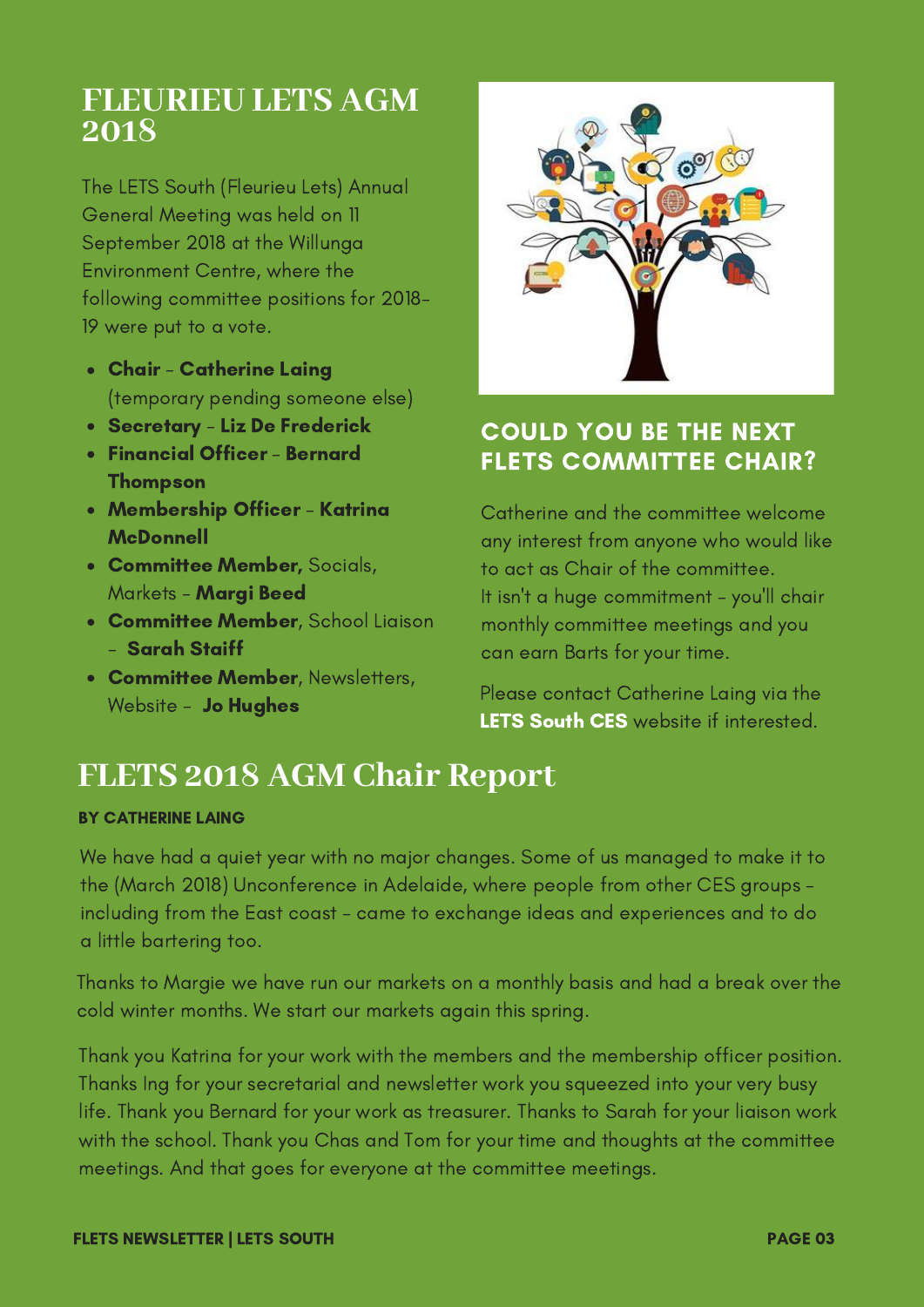## **AGM Treasury Report**

#### BY BERNARD THOMPSON

| 2018-19                      | <b>Opening Balance</b> | 5,698.81 | 2017-18                       |          | <b>Opening Balance</b>     | 4,709.23 |
|------------------------------|------------------------|----------|-------------------------------|----------|----------------------------|----------|
| Income                       |                        |          | Income                        |          |                            |          |
| Subs                         | 800.00                 |          | Subs                          | 1,909.00 |                            |          |
| Other                        |                        |          | Other                         | 84.00    |                            |          |
| Grant                        |                        |          | Grant                         | 1,913.00 |                            |          |
| Interest                     | 5.43                   |          | Interest                      | 35.10    |                            |          |
| Subtotal                     | 805.43                 |          | Subtotal                      | 3,941.10 |                            |          |
| Expenditure<br><b>Stamps</b> | 100                    |          | Expenditure<br>Grant expenses |          |                            |          |
|                              |                        |          | 8 x trestle tables            | 463.60   |                            |          |
|                              |                        |          | 3 Gazebos                     | 414.00   |                            |          |
|                              |                        |          | Facebook                      | 425.95   |                            |          |
|                              |                        |          | Pamphlets                     | 404.00   |                            |          |
|                              |                        |          | Insurance                     | 1,031.97 |                            |          |
|                              |                        |          | 2016 AGM expense              | 28.40    |                            |          |
| Subtotal                     | 100.00                 |          | Other                         | 183.60   |                            |          |
|                              |                        |          | Subtotal                      | 2,951.52 |                            |          |
|                              | <b>Closing Balance</b> | 6,404.24 |                               |          | <b>EOY Closing Balance</b> | 5,698.81 |
|                              |                        |          | Grant                         |          | spent to date Remaining    |          |
|                              |                        |          | Facebook                      | 500.00   | 425.95                     | 74.05    |
|                              |                        |          | Pamphlets                     | 500.00   | 404.00                     | 96.00    |

Trestles

Gazebos

## **Grant funds in 2017-18**

On behalf of our members, the LETS South committee would like to thank the City of Onkaparinga Council for their generous support in 2017-2018 through their Community Grant funding program. FLETS received a grant totalling \$1913.00 which has helped purchase 8 trestles, 3 gazebos and promotional material for our events and membership drive.

SLIPPORTED BY CITY OF



## **FLETS Figures...**

498.00

414.00 1,912.00

463.60

414.00

1,707.55

34.40

204.45

 $0.00$ 

#### 2018

Membership: 88 Total trades year to date: 2533 Total traded: 54510.29 Barts

#### September trading...

Total trades: 64 Average spend: 233.29 Barts Total traded: 14930.50 Barts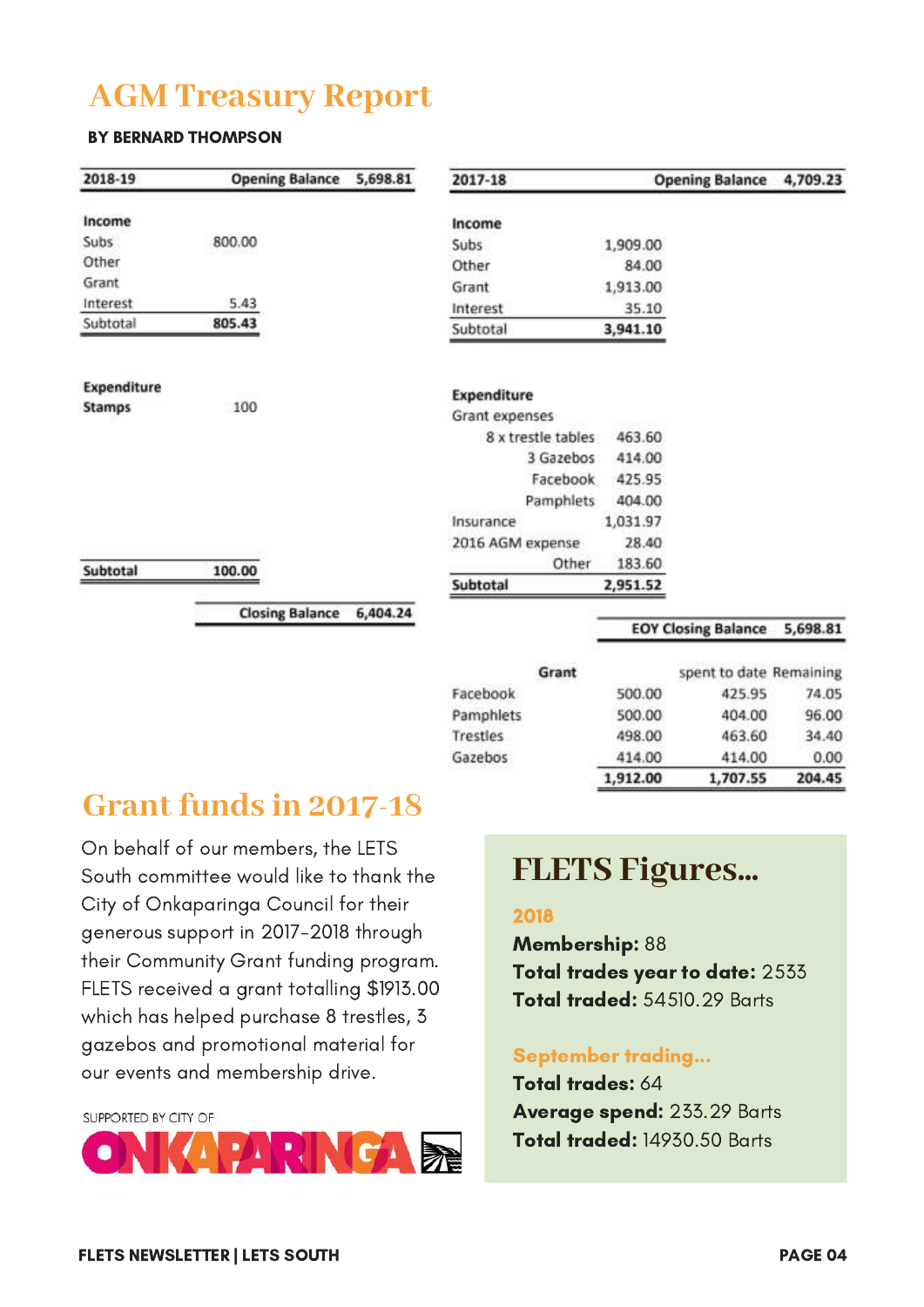

## **Life's Little Essentials**

#### MEMBER PROFILE: BEADY KUNZ

Hello! I'm Beady Kunz and I'm an essential oils enthusiast. Many of you may have met me at previous FLETS markets in Willunga.

#### DID YOU KNOW IT TAKES 75 LEMONS TO PRODUCE 15ML OF LEMON OIL?

I do FREE essential oils workshops every Thursday morning for people who are interested in taking control of their general well-being through the use of therapeutic grade essential oils. These are 101 (beginner) classes for people who want to learn.

The main idea is to help you understand how to swap out toxic cleaning, laundry, household and personal products, gradually replacing them with chemical-free plant-based products that are highly concentrated and very economical.

I also do foot reflexology treatments using these amazing oils to enhance the experience.

If you are interested in joining me, you can find out more on my website at <https://yldist.com/beadykunz>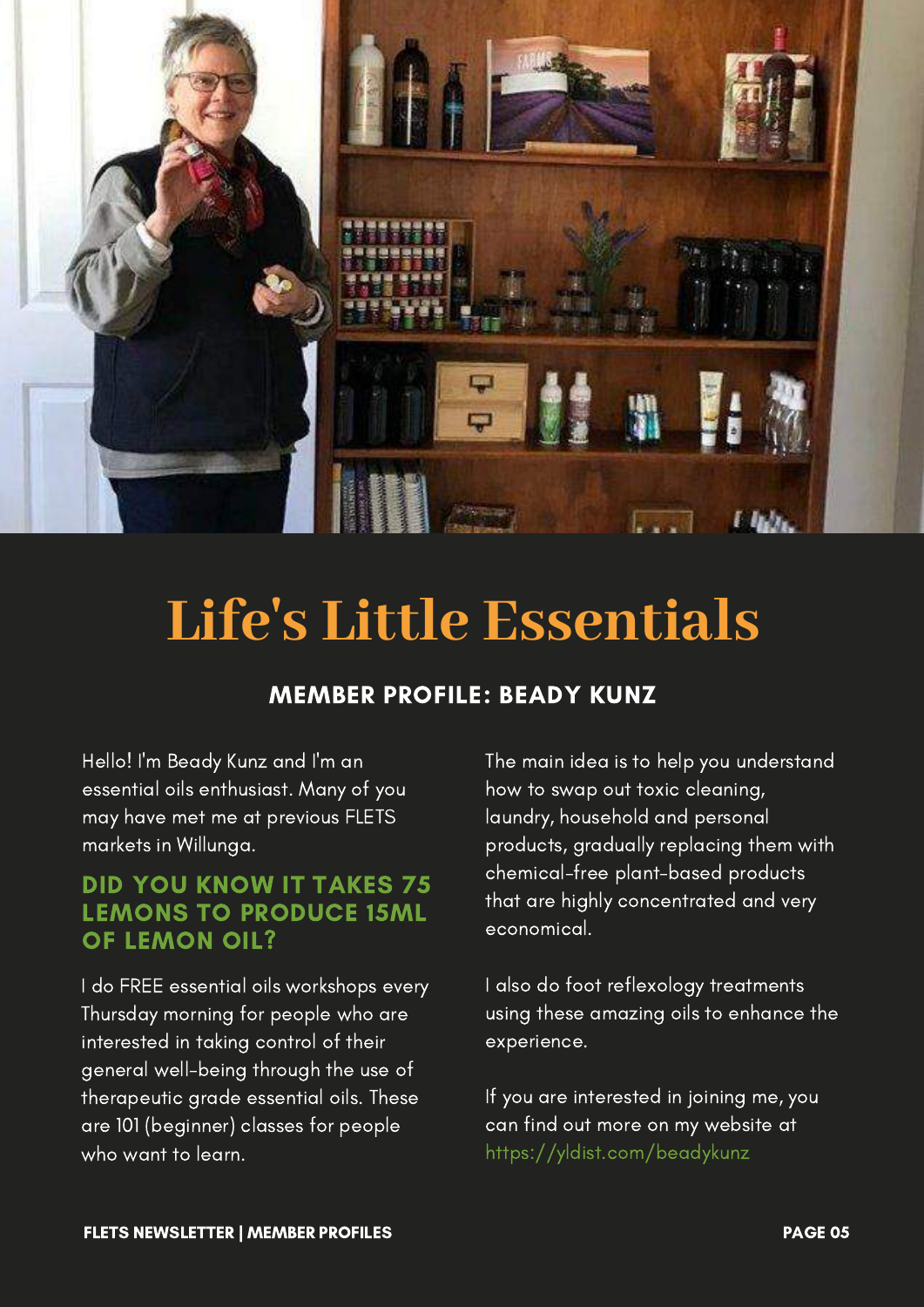## **Decluttering Your Home**

#### BY MARGI BEED

I guess it is not unsurprising that I am contributing an article on 'decluttering your space' for this LETS South Newsletter – that is exactly what I have been doing and am still in the process of doing due to a full house renovation project.

What a great opportunity it is for me to get rid of all that 'stuff' that has been hiding in my cupboards, drawers or just 'stuff' that I have been living with but don't really love and/or simply have no further need for. But we do not need to be renovating our home to decide to take on this rather daunting task ultimately decluttering our space is always timely and liberating.

#### I AM LEARNING AS MY PROCESS CONTINUES THAT CLUTTER IS UNATTRACTIVE, MESSY AND JUST GETS IN THE WAY.

Clutter seems to have permeated all aspects of my life – piles of unfiled paperwork, mismatched socks, excess [kitchenware](https://yldist.com/beadykunz) that I haven't used for many years, clothes that don't really fit anymore or I haven't worn for years, furniture that I have 'made do' with but don't really like, too much furniture, excess linen, etc.



#### "THE HARDEST PART OF ANY JOURNEY IS TAKING THE FIRST STEP"

I am starting to see how clutter slows us down physically and mentally and makes us far less effective.

Is it time for you to start the process? Have you been thinking about it for ages and ages? There is a famous quote: "The hardest part of any journey is taking the first step". This rings true in many aspects of life.

Often, as the endpoint of the journey seems so vastly different from the beginning, the very thought of starting decluttering your space can be overwhelming and perplexing. However, in order to accomplish anything we may want, or have to do, starting is the very first part.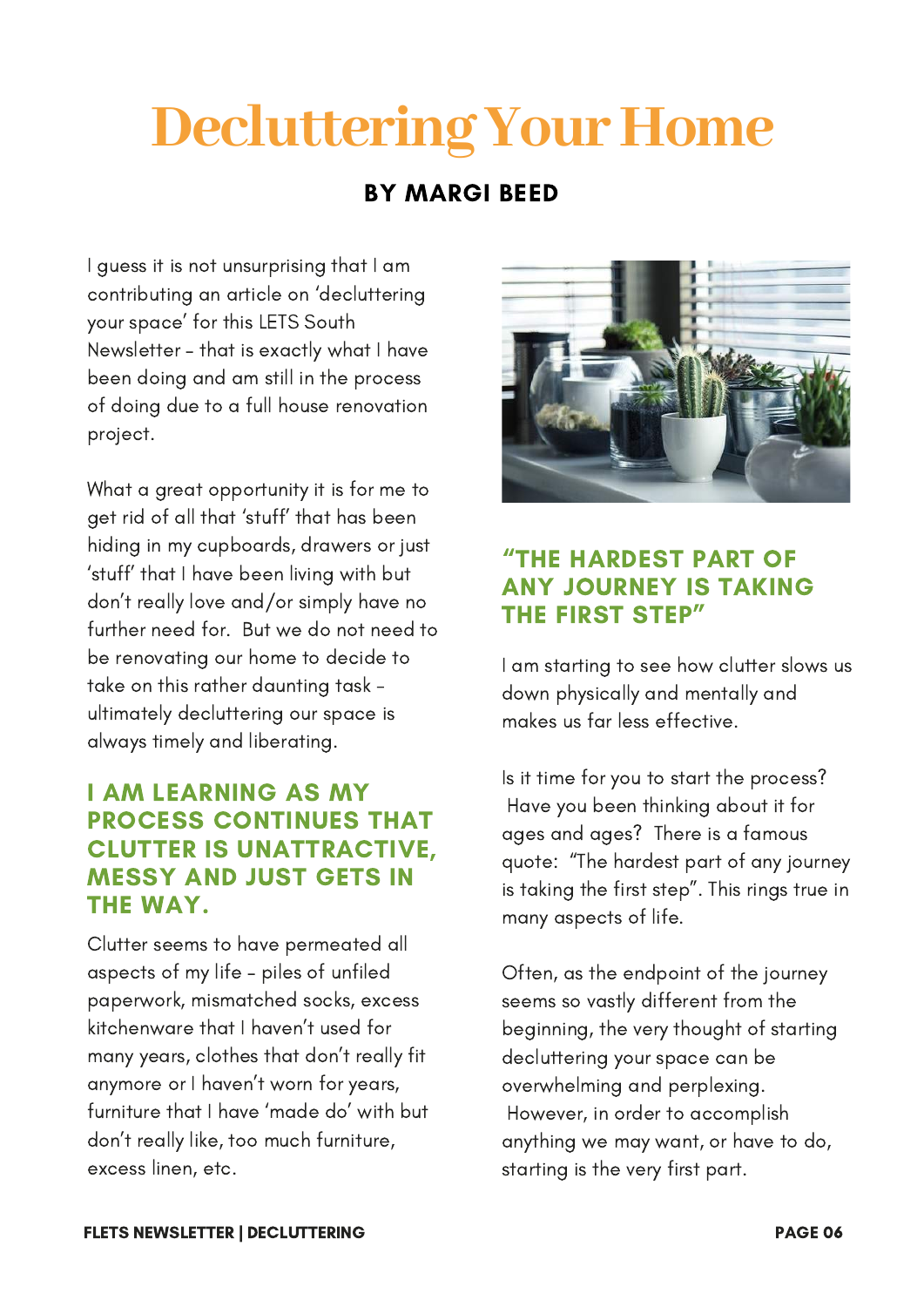#### Prepare to purge ….

Get your headspace right. Most find 40-50% of an average room's contents will need clearing out. This may sound quite daunting, but the trick is to tackle it one step at a time. After all, it has taken years to accumulate so it may take time to go through. Small steps are better than no steps!

First decide which part of your home will benefit most from decluttering. It may be a room, a cupboard, your desk or even just paperwork that needs an overhaul.



#### One step at a time

It is important to allocate enough time to complete the task that you have decided on. A proper purge can take a good few hours. You may find yourself [reminiscing](https://yldist.com/beadykunz) over old letters and keepsakes, agonising over those hard to throw out things that ''may be useful in the future''. So, set aside at least one afternoon for each of the areas on your hit list. If you find throwing things out very difficult and are finding facing the challenge scary, it can help if you can find a person who can be a support clutter buddy for you.

#### Tied to the past?

Have you got drawers and cupboards that you hesitate to open, knowing that they're full of old, maybe [sentimental,](https://yldist.com/beadykunz) broken and unused items? Hoarding things that belong to the past overcrowds not only our houses, but also our minds.

This 'baggage' can drag us down and can prevent us moving forward to face new [challenges.](https://yldist.com/beadykunz) Personally, I am getting excited looking forward to being able to choose new fresh things in the future to replace the old that is no longer useful or holds bad memories. These things take up so much space in my house and also in my mind.

#### Get stuck in!

Arm yourself with five empty boxes. Some for the things you wish to keep and some for things you can either give away, sell, recycle or bin. Take a few drawers, a cupboard or two. Go through each item and think rationally and [objectively](https://yldist.com/beadykunz) which box it would go in. Keep telling yourself that it's not what you have, it's who you are that's important. Label your boxes clearly!

Keeping things for sentimental reasons is also perfectly [acceptable](https://yldist.com/beadykunz) and you might even want special storage or displays for treasured mementos. Just don't let this box get too big!

If you use it regularly, it stays. Learn the [difference](https://yldist.com/beadykunz) between 'needs' and 'wants'!

Cont...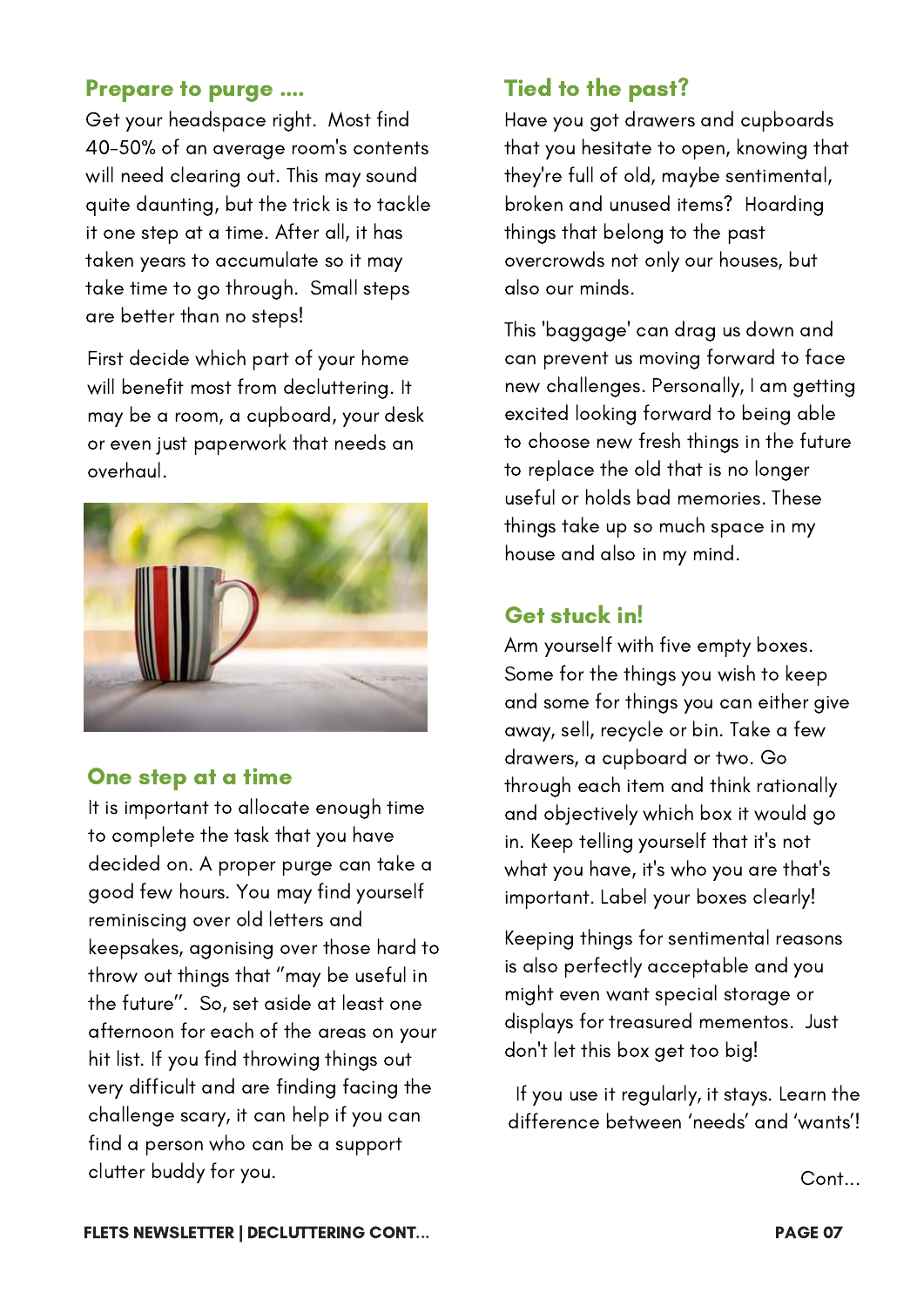

#### Storage solutions

Now that you've decided on each item you'll need plenty of sturdy storage. Boxes, dividers and racks are just a few of the storage solutions which will make life easier. Make sure they are clearly [labelled.](https://yldist.com/beadykunz)

#### Turn clutter into cash ….

LETS MARKETS – I've had quite a few stalls at our LETS South Markets in Willunga with trestles full of the ''clutter''. We either barter our stuff to other LETS members or sell for cash to the public. I've been amazed at how my 'junk' has been another's ['treasure'.](https://yldist.com/beadykunz)

There's also garage sales, Gumtree or [donating](https://yldist.com/beadykunz) to Charity Shops. One caveat though - you MUST follow through with your plan to sell, donate, recycle or bin things you have decided to part with.

Set a time period that you'll move items on within and then dump, recycle or donate! Be [ruthless!](https://yldist.com/beadykunz)

#### And now, relax

Decluttering is very powerful. If you've made it this far [congratulations!](https://yldist.com/beadykunz) Well done! You definitely deserve a treat. Whether it's a great meal out with a friend, a massage, a new pair of shoes, applaud yourself. There are such benefits – you will feel lighter – your self esteem improves - you'll immediately start to notice how your life is improved by your new system.

You'll spend less time frantically hunting for those lost items and your stress levels will now reach an all time low!

#### GOOD LUCK!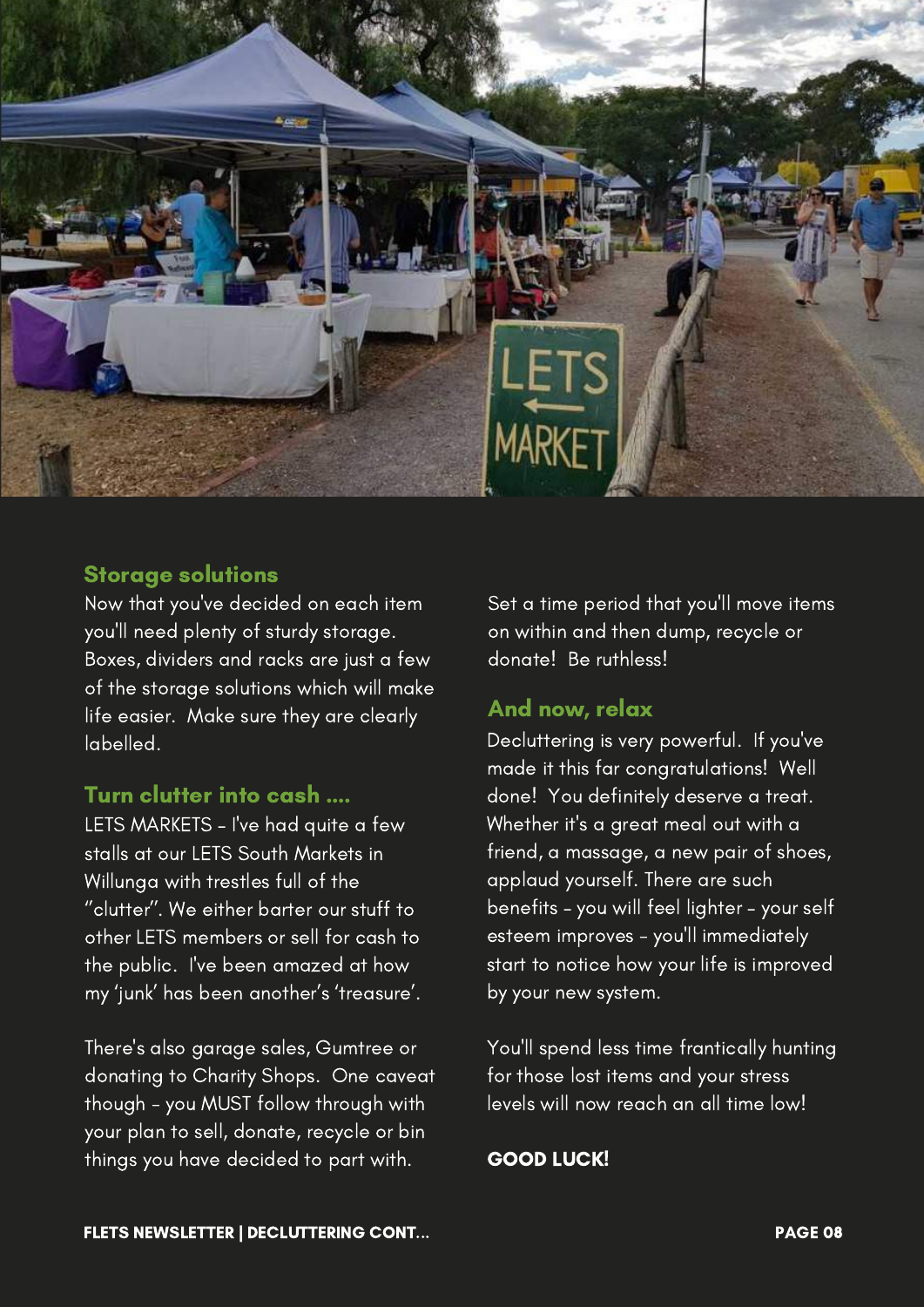## **Spring Veg, Almond & Ricotta Tart**

#### **Ingredients**

1 whole leek 8 free-range eggs ½ cup chopped broccoli ½ cup chopped capsicum 1 whole zucchini, grated 200g ricotta cheese 50g parmesan cheese ¾ cup almond meal

#### Method

Preheat oven to 160C. Grease a round dish and line with baking paper. Gently fry the leek in a little olive oil until tender. Whisk eggs lightly, then add the leek and all remaining ingredients, mixing until well combined. Pour into the dish and bake for 45 min or until lightly golden. Allow to cool before removing from the dish and serving.



Hello spring



Nom nom cake

## **Healthy Tea Cake**

#### Ingredients

0.5 cup walnuts cup dates large carrots 0.5 cup olive oil free-range eggs cups SR flour cup strong brew tea tsp cinnamon 0.5 cup raw sugar.

#### Topping 0.5 cup yoghurt

0.5 cup cream cheese 1 tbsp maple syrup 1 handful pepitas 4 dried apricots (chopped)

#### Method

Chop and soak the dates in the tea for 1 hour. Grate carrot and chop walnuts. Beat oil and eggs together, then stir in remaining ingredients. Add a little extra water if needed. Pour mixture into a greased pan and bake for 35-40 minutes at 180C. Allow cake to cool, then whip yoghurt, cream cheese and maple syrup together until smooth. Spread thinly over the cake, sprinkling chopped apricots and pepitas on top.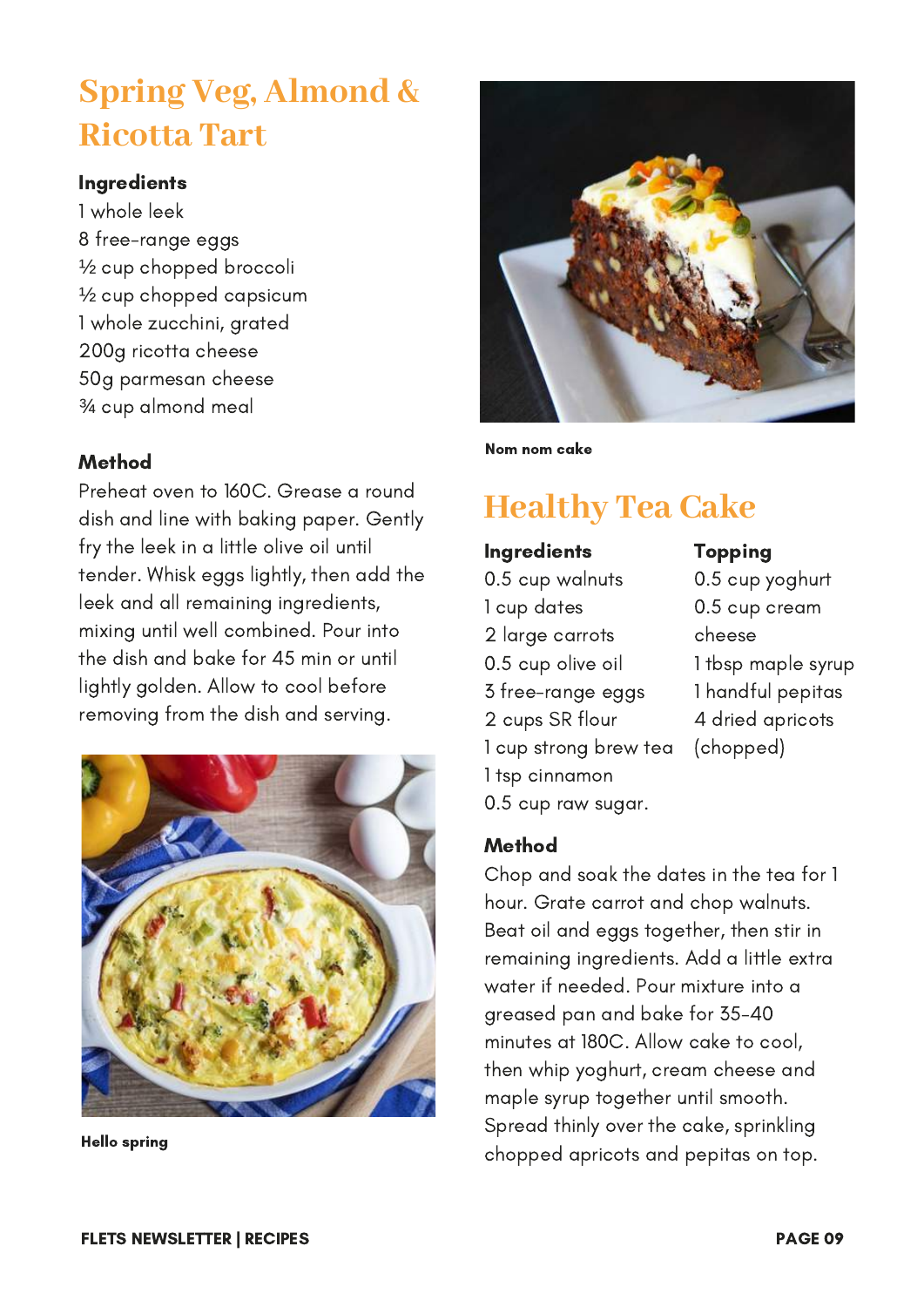| <b>START OF</b>   |                                                                                                                                                                                                                                                                                                                                                 |
|-------------------|-------------------------------------------------------------------------------------------------------------------------------------------------------------------------------------------------------------------------------------------------------------------------------------------------------------------------------------------------|
| <b>START</b>      | <b>WA</b>                                                                                                                                                                                                                                                                                                                                       |
| <b>CONTRACTOR</b> | <b>FACUL</b>                                                                                                                                                                                                                                                                                                                                    |
| la sur            | KA MO                                                                                                                                                                                                                                                                                                                                           |
|                   | 1800                                                                                                                                                                                                                                                                                                                                            |
|                   | $\frac{1}{2}$<br>$27$ FR                                                                                                                                                                                                                                                                                                                        |
|                   | 18 54<br>$\mathbf{Q}$                                                                                                                                                                                                                                                                                                                           |
|                   | <b><i>AAAAA</i></b>                                                                                                                                                                                                                                                                                                                             |
| 1950              | $\frac{1}{2} \sum_{i=1}^{n} \sum_{j=1}^{n} \sum_{j=1}^{n} \sum_{j=1}^{n} \sum_{j=1}^{n} \sum_{j=1}^{n} \sum_{j=1}^{n} \sum_{j=1}^{n} \sum_{j=1}^{n} \sum_{j=1}^{n} \sum_{j=1}^{n} \sum_{j=1}^{n} \sum_{j=1}^{n} \sum_{j=1}^{n} \sum_{j=1}^{n} \sum_{j=1}^{n} \sum_{j=1}^{n} \sum_{j=1}^{n} \sum_{j=1}^{n} \sum_{j=1}^{n} \sum_{j=1}^{n} \sum_{$ |
|                   |                                                                                                                                                                                                                                                                                                                                                 |
| $X_{\text{RF}}$   |                                                                                                                                                                                                                                                                                                                                                 |
|                   |                                                                                                                                                                                                                                                                                                                                                 |
|                   | <b>Call Strate</b>                                                                                                                                                                                                                                                                                                                              |
|                   |                                                                                                                                                                                                                                                                                                                                                 |
|                   |                                                                                                                                                                                                                                                                                                                                                 |

## **Update your FLETS offers regularly!**

Without updating, your offers expire, so it's important to check them regularly. Renewing each month also means your offers will be sent out regularly to other LETS members in the monthly notifications.

#### How to update your offers...

- Log in to LETS South CES site [www.communityexchange.net.au](https://www.communityexchange.net.au/)
- Click 'Offerings' > My Offerings
- Next to 'Actions' click: Edit offer, or Delete offer, or Hide offer, or Update offer.

That's it! Super easy, super quick. There's also a **video tutorial** on the CES website if you need it.

## **Diary Dates**

FLETS Market Saturday 20 October 2018 9-12:30pm

Aussie Backyard Bird Count 2018 Thursday 25 October 2018, 5-7pm

The Art of the Natural Home Saturday 3 November 2018, 10.30- 11.30am @ Aldinga Library

### Willunga Christmas Tree Festival

Sat 1 -8 December 2018, 10-5pm @ Bethany Hall

Willunga Waldorf Christmas Market Friday 7th December 2018, 3-7pm